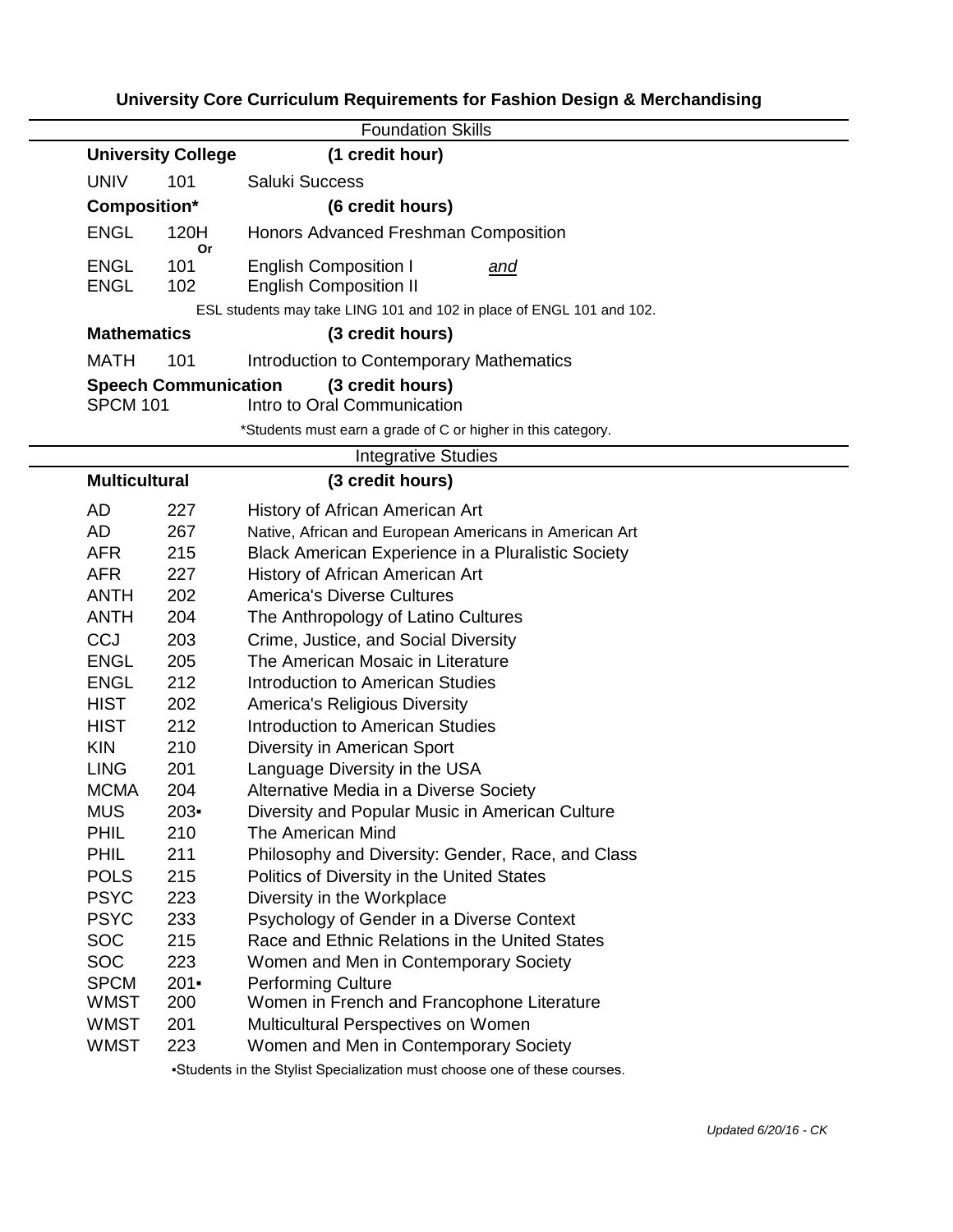|                                      |                        | <b>Disciplinary Studies</b>                                                         |             |                         |                           |  |  |  |
|--------------------------------------|------------------------|-------------------------------------------------------------------------------------|-------------|-------------------------|---------------------------|--|--|--|
| <b>Fine Arts</b><br>(6 credit hours) |                        |                                                                                     |             |                         |                           |  |  |  |
| AD                                   | 100A                   | <b>Foundation Studio A</b>                                                          |             |                         |                           |  |  |  |
| AD                                   | 100B                   | <b>Foundation Studio B</b>                                                          |             |                         |                           |  |  |  |
| AD                                   | 101                    | <b>Introduction to Visual Culture</b>                                               |             |                         |                           |  |  |  |
| CP                                   | $101 -$                | Film History and Analysis                                                           |             |                         |                           |  |  |  |
| <b>ENGL</b>                          | 119                    | Introduction to Creative Writing                                                    |             |                         |                           |  |  |  |
| <b>ENGL</b>                          | 206A                   | Literature Among the Arts: The Visual                                               |             |                         |                           |  |  |  |
| FL                                   | 200A                   | Masterpieces of World Literature (France & Francophone Countries)                   |             |                         |                           |  |  |  |
| <b>FL</b>                            | 200B                   | Masterpieces of World Literature (Germany, Switzerland, & Austria)                  |             |                         |                           |  |  |  |
| FL                                   | 200C                   | Masterpieces of World Literature (Spain)                                            |             |                         |                           |  |  |  |
| <b>HIST</b>                          | 201                    | Art, Music, and Ideas in the Western World                                          |             |                         |                           |  |  |  |
| <b>MUS</b>                           | $103 -$                | <b>Music Understanding</b>                                                          |             |                         |                           |  |  |  |
| <b>THEA</b>                          | $101 -$                | Theater Insight                                                                     |             |                         |                           |  |  |  |
|                                      |                        | -Students in the Stylist Specialization must choose one of these courses.           |             |                         |                           |  |  |  |
| <b>Human Health</b>                  |                        | (2 credit hours)                                                                    |             |                         |                           |  |  |  |
| <b>BIOL</b>                          | 202                    | Human Genetics and Human Health                                                     |             |                         |                           |  |  |  |
| <b>HED</b>                           | 101                    | <b>Foundations of Human Health</b>                                                  |             |                         |                           |  |  |  |
| <b>HND</b>                           | 101                    | <b>Personal Nutrition</b>                                                           |             |                         |                           |  |  |  |
| <b>KIN</b>                           | 101                    | <b>Current Concepts of Physical Fitness</b>                                         |             |                         |                           |  |  |  |
| <b>PHSL</b>                          | 201                    | Human Physiology (3 credit hours)                                                   |             |                         |                           |  |  |  |
| <b>REHB</b>                          | 205                    | <b>Disability and Chronic Disorders</b>                                             |             |                         |                           |  |  |  |
| <b>Humanities</b>                    |                        | (6 credit hours)                                                                    |             |                         |                           |  |  |  |
| <b>AD</b>                            | 207A                   | Introduction to Art History I                                                       |             |                         |                           |  |  |  |
| AD                                   | 207B                   | Introduction to Art History II                                                      |             |                         |                           |  |  |  |
| AD                                   | 207C                   | Introduction to Art History III                                                     |             |                         |                           |  |  |  |
|                                      |                        | "Due to program requirements, students must choose two of the courses listed above. |             |                         |                           |  |  |  |
| <b>Science</b> <sup>®</sup>          |                        | (6 credit hours)                                                                    |             |                         |                           |  |  |  |
|                                      | <b>SCIENCE GROUP I</b> |                                                                                     |             | <b>SCIENCE GROUP II</b> |                           |  |  |  |
| <b>CHEM</b>                          | 106                    | <b>Chemistry and Society</b>                                                        | <b>ANTH</b> | 240A                    | Human Biology             |  |  |  |
| <b>GEOG</b>                          | 104                    | Weather, Climate, and Society                                                       | <b>PLB</b>  | 115                     | <b>General Biology</b>    |  |  |  |
| <b>GEOL</b>                          | 111                    | Geology and the Environment (Lecture)                                               | <b>PLB</b>  | 117                     | <b>Plants and Society</b> |  |  |  |
| <b>GEOL</b>                          | 112                    | Geology and the Environment (Lab)                                                   | <b>ZOOL</b> | 115                     | <b>General Biology</b>    |  |  |  |
| <b>PHYS</b>                          | 101                    | Physics that Changed the World                                                      |             |                         |                           |  |  |  |
| <b>PHYS</b>                          | 103                    | Astronomy                                                                           |             |                         |                           |  |  |  |
|                                      |                        | <sup>e</sup> Students must complete a class from each category.                     |             |                         |                           |  |  |  |
| Social Science <sup>x</sup>          |                        | (6 credit hours)                                                                    |             |                         |                           |  |  |  |
| <b>ANTH</b>                          | 104                    | The Human Experience                                                                |             |                         |                           |  |  |  |
| <b>ECON</b>                          | 101                    | <b>Economics of Contemporary Social Issues</b>                                      |             |                         |                           |  |  |  |
| <b>GEOG</b>                          | 100                    | <b>Environmental Conservation</b>                                                   |             |                         |                           |  |  |  |
| <b>GEOG</b>                          | 103                    | <b>World Geography</b>                                                              |             |                         |                           |  |  |  |
| <b>HIST</b>                          | 110                    | <b>Twentieth Century America</b>                                                    |             |                         |                           |  |  |  |
| <b>HIST</b>                          | 112                    | <b>Twentieth Century World</b>                                                      |             |                         |                           |  |  |  |
| <b>POLS</b>                          | 114                    | <b>Introducation to American Government and Politics</b>                            |             |                         |                           |  |  |  |
| <b>PSYC</b>                          | 102^                   | Introduction to Psychology                                                          |             |                         |                           |  |  |  |
| <b>SOC</b>                           | 108                    | Introducation to Sociology                                                          |             |                         |                           |  |  |  |
|                                      |                        | *The courses chosen must come from different disciplines.                           |             |                         |                           |  |  |  |
|                                      |                        | ^Students in the Merchandising Specialization must take this course.                |             |                         |                           |  |  |  |